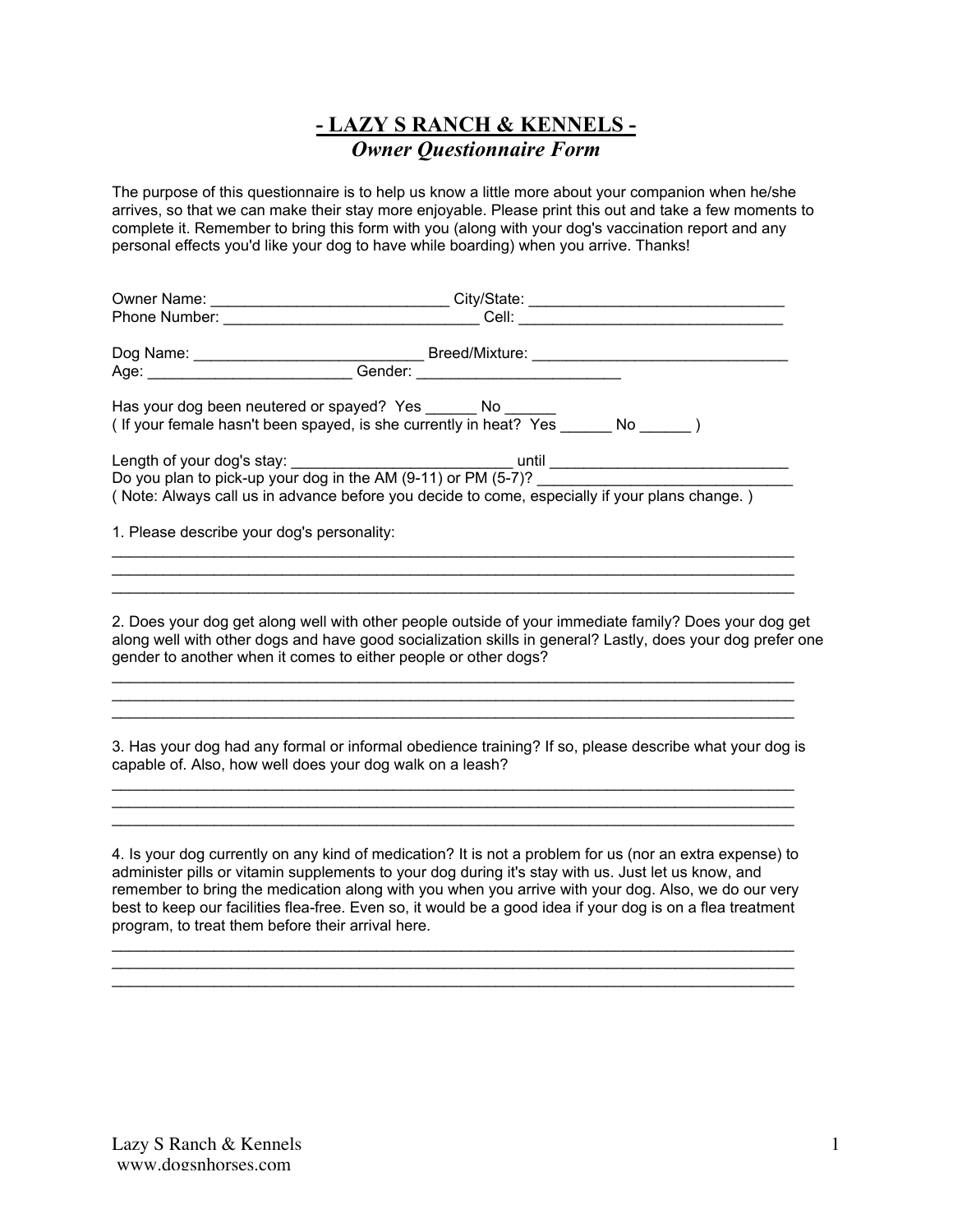## **- LAZY S RANCH & KENNELS -** *Owner Questionnaire Form*

5. Has your dog ever displayed any aggressive tendencies? If so, what was the cause of the aggression (food, toys, possessive behavior, another dog or person, etc.)?

6. Does your dog have any funny, strange, or unusual habits or quirks that you'd like to tell us about?

 $\mathcal{L}_\text{max}$  , and the contribution of the contribution of the contribution of the contribution of the contribution of the contribution of the contribution of the contribution of the contribution of the contribution of t  $\mathcal{L}_\mathcal{L} = \{ \mathcal{L}_\mathcal{L} = \{ \mathcal{L}_\mathcal{L} = \{ \mathcal{L}_\mathcal{L} = \{ \mathcal{L}_\mathcal{L} = \{ \mathcal{L}_\mathcal{L} = \{ \mathcal{L}_\mathcal{L} = \{ \mathcal{L}_\mathcal{L} = \{ \mathcal{L}_\mathcal{L} = \{ \mathcal{L}_\mathcal{L} = \{ \mathcal{L}_\mathcal{L} = \{ \mathcal{L}_\mathcal{L} = \{ \mathcal{L}_\mathcal{L} = \{ \mathcal{L}_\mathcal{L} = \{ \mathcal{L}_\mathcal{$  $\mathcal{L}_\mathcal{L} = \{ \mathcal{L}_\mathcal{L} = \{ \mathcal{L}_\mathcal{L} = \{ \mathcal{L}_\mathcal{L} = \{ \mathcal{L}_\mathcal{L} = \{ \mathcal{L}_\mathcal{L} = \{ \mathcal{L}_\mathcal{L} = \{ \mathcal{L}_\mathcal{L} = \{ \mathcal{L}_\mathcal{L} = \{ \mathcal{L}_\mathcal{L} = \{ \mathcal{L}_\mathcal{L} = \{ \mathcal{L}_\mathcal{L} = \{ \mathcal{L}_\mathcal{L} = \{ \mathcal{L}_\mathcal{L} = \{ \mathcal{L}_\mathcal{$ 

7. What are your dog's eating habits like? We feed all of our guests dry kibble (Purina or Pedigree) once a day at 5-6 PM. If you prefer a different time or method of feeding, or if you prefer to bring along your own dog food, please let us know.

 $\mathcal{L}_\text{max}$  , and the contribution of the contribution of the contribution of the contribution of the contribution of the contribution of the contribution of the contribution of the contribution of the contribution of t  $\mathcal{L}_\mathcal{L} = \{ \mathcal{L}_\mathcal{L} = \{ \mathcal{L}_\mathcal{L} = \{ \mathcal{L}_\mathcal{L} = \{ \mathcal{L}_\mathcal{L} = \{ \mathcal{L}_\mathcal{L} = \{ \mathcal{L}_\mathcal{L} = \{ \mathcal{L}_\mathcal{L} = \{ \mathcal{L}_\mathcal{L} = \{ \mathcal{L}_\mathcal{L} = \{ \mathcal{L}_\mathcal{L} = \{ \mathcal{L}_\mathcal{L} = \{ \mathcal{L}_\mathcal{L} = \{ \mathcal{L}_\mathcal{L} = \{ \mathcal{L}_\mathcal{$  $\mathcal{L}_\mathcal{L} = \{ \mathcal{L}_\mathcal{L} = \{ \mathcal{L}_\mathcal{L} = \{ \mathcal{L}_\mathcal{L} = \{ \mathcal{L}_\mathcal{L} = \{ \mathcal{L}_\mathcal{L} = \{ \mathcal{L}_\mathcal{L} = \{ \mathcal{L}_\mathcal{L} = \{ \mathcal{L}_\mathcal{L} = \{ \mathcal{L}_\mathcal{L} = \{ \mathcal{L}_\mathcal{L} = \{ \mathcal{L}_\mathcal{L} = \{ \mathcal{L}_\mathcal{L} = \{ \mathcal{L}_\mathcal{L} = \{ \mathcal{L}_\mathcal{$ 

\_\_\_\_\_\_\_\_\_\_\_\_\_\_\_\_\_\_\_\_\_\_\_\_\_\_\_\_\_\_\_\_\_\_\_\_\_\_\_\_\_\_\_\_\_\_\_\_\_\_\_\_\_\_\_\_\_\_\_\_\_\_\_\_\_\_\_\_\_\_\_\_\_\_\_\_\_\_\_\_  $\mathcal{L}_\mathcal{L} = \{ \mathcal{L}_\mathcal{L} = \{ \mathcal{L}_\mathcal{L} = \{ \mathcal{L}_\mathcal{L} = \{ \mathcal{L}_\mathcal{L} = \{ \mathcal{L}_\mathcal{L} = \{ \mathcal{L}_\mathcal{L} = \{ \mathcal{L}_\mathcal{L} = \{ \mathcal{L}_\mathcal{L} = \{ \mathcal{L}_\mathcal{L} = \{ \mathcal{L}_\mathcal{L} = \{ \mathcal{L}_\mathcal{L} = \{ \mathcal{L}_\mathcal{L} = \{ \mathcal{L}_\mathcal{L} = \{ \mathcal{L}_\mathcal{$ 

\_\_\_\_\_\_\_\_\_\_\_\_\_\_\_\_\_\_\_\_\_\_\_\_\_\_\_\_\_\_\_\_\_\_\_\_\_\_\_\_\_\_\_\_\_\_\_\_\_\_\_\_\_\_\_\_\_\_\_\_\_\_\_\_\_\_\_\_\_\_\_\_\_\_\_\_\_\_\_\_

8. Does your dog like doggie bones or treats? We usually give out different treats throughout the day. If you prefer your dog only have treats at certain times, let us know.

 $\mathcal{L}_\mathcal{L} = \{ \mathcal{L}_\mathcal{L} = \{ \mathcal{L}_\mathcal{L} = \{ \mathcal{L}_\mathcal{L} = \{ \mathcal{L}_\mathcal{L} = \{ \mathcal{L}_\mathcal{L} = \{ \mathcal{L}_\mathcal{L} = \{ \mathcal{L}_\mathcal{L} = \{ \mathcal{L}_\mathcal{L} = \{ \mathcal{L}_\mathcal{L} = \{ \mathcal{L}_\mathcal{L} = \{ \mathcal{L}_\mathcal{L} = \{ \mathcal{L}_\mathcal{L} = \{ \mathcal{L}_\mathcal{L} = \{ \mathcal{L}_\mathcal{$  $\mathcal{L}_\mathcal{L} = \{ \mathcal{L}_\mathcal{L} = \{ \mathcal{L}_\mathcal{L} = \{ \mathcal{L}_\mathcal{L} = \{ \mathcal{L}_\mathcal{L} = \{ \mathcal{L}_\mathcal{L} = \{ \mathcal{L}_\mathcal{L} = \{ \mathcal{L}_\mathcal{L} = \{ \mathcal{L}_\mathcal{L} = \{ \mathcal{L}_\mathcal{L} = \{ \mathcal{L}_\mathcal{L} = \{ \mathcal{L}_\mathcal{L} = \{ \mathcal{L}_\mathcal{L} = \{ \mathcal{L}_\mathcal{L} = \{ \mathcal{L}_\mathcal{$ 

 $\mathcal{L}_\text{max}$  , and the contribution of the contribution of the contribution of the contribution of the contribution of the contribution of the contribution of the contribution of the contribution of the contribution of t  $\mathcal{L}_\mathcal{L} = \{ \mathcal{L}_\mathcal{L} = \{ \mathcal{L}_\mathcal{L} = \{ \mathcal{L}_\mathcal{L} = \{ \mathcal{L}_\mathcal{L} = \{ \mathcal{L}_\mathcal{L} = \{ \mathcal{L}_\mathcal{L} = \{ \mathcal{L}_\mathcal{L} = \{ \mathcal{L}_\mathcal{L} = \{ \mathcal{L}_\mathcal{L} = \{ \mathcal{L}_\mathcal{L} = \{ \mathcal{L}_\mathcal{L} = \{ \mathcal{L}_\mathcal{L} = \{ \mathcal{L}_\mathcal{L} = \{ \mathcal{L}_\mathcal{$ 

9. Does your dog enjoy lots of human interaction and love to be petted? If so, where does your dog like to be rubbed or scratched best?

10. What kind of activities or games does your dog like to participate in? Does he/she like to run, fetch balls, go for walks, swim, play tug with a toy, lay out in the sun, etc.?  $\mathcal{L}_\mathcal{L} = \{ \mathcal{L}_\mathcal{L} = \{ \mathcal{L}_\mathcal{L} = \{ \mathcal{L}_\mathcal{L} = \{ \mathcal{L}_\mathcal{L} = \{ \mathcal{L}_\mathcal{L} = \{ \mathcal{L}_\mathcal{L} = \{ \mathcal{L}_\mathcal{L} = \{ \mathcal{L}_\mathcal{L} = \{ \mathcal{L}_\mathcal{L} = \{ \mathcal{L}_\mathcal{L} = \{ \mathcal{L}_\mathcal{L} = \{ \mathcal{L}_\mathcal{L} = \{ \mathcal{L}_\mathcal{L} = \{ \mathcal{L}_\mathcal{$ 

 $\mathcal{L}_\mathcal{L} = \{ \mathcal{L}_\mathcal{L} = \{ \mathcal{L}_\mathcal{L} = \{ \mathcal{L}_\mathcal{L} = \{ \mathcal{L}_\mathcal{L} = \{ \mathcal{L}_\mathcal{L} = \{ \mathcal{L}_\mathcal{L} = \{ \mathcal{L}_\mathcal{L} = \{ \mathcal{L}_\mathcal{L} = \{ \mathcal{L}_\mathcal{L} = \{ \mathcal{L}_\mathcal{L} = \{ \mathcal{L}_\mathcal{L} = \{ \mathcal{L}_\mathcal{L} = \{ \mathcal{L}_\mathcal{L} = \{ \mathcal{L}_\mathcal{$  $\mathcal{L}_\text{max}$  , and the contribution of the contribution of the contribution of the contribution of the contribution of the contribution of the contribution of the contribution of the contribution of the contribution of t

 $\mathcal{L}_\mathcal{L} = \{ \mathcal{L}_\mathcal{L} = \{ \mathcal{L}_\mathcal{L} = \{ \mathcal{L}_\mathcal{L} = \{ \mathcal{L}_\mathcal{L} = \{ \mathcal{L}_\mathcal{L} = \{ \mathcal{L}_\mathcal{L} = \{ \mathcal{L}_\mathcal{L} = \{ \mathcal{L}_\mathcal{L} = \{ \mathcal{L}_\mathcal{L} = \{ \mathcal{L}_\mathcal{L} = \{ \mathcal{L}_\mathcal{L} = \{ \mathcal{L}_\mathcal{L} = \{ \mathcal{L}_\mathcal{L} = \{ \mathcal{L}_\mathcal{$ \_\_\_\_\_\_\_\_\_\_\_\_\_\_\_\_\_\_\_\_\_\_\_\_\_\_\_\_\_\_\_\_\_\_\_\_\_\_\_\_\_\_\_\_\_\_\_\_\_\_\_\_\_\_\_\_\_\_\_\_\_\_\_\_\_\_\_\_\_\_\_\_\_\_\_\_\_\_\_\_  $\mathcal{L}_\text{max}$ 

11. Is your dog an escape artist? Have they ever jumped or climbed a high fence or escaped out of a kennel before? All of our facilities are secure and extra tough, but there are always those escape artists who are "smarter than your average dog" and it's helpful to be aware if one of our guests is known for this type of behavior or not.